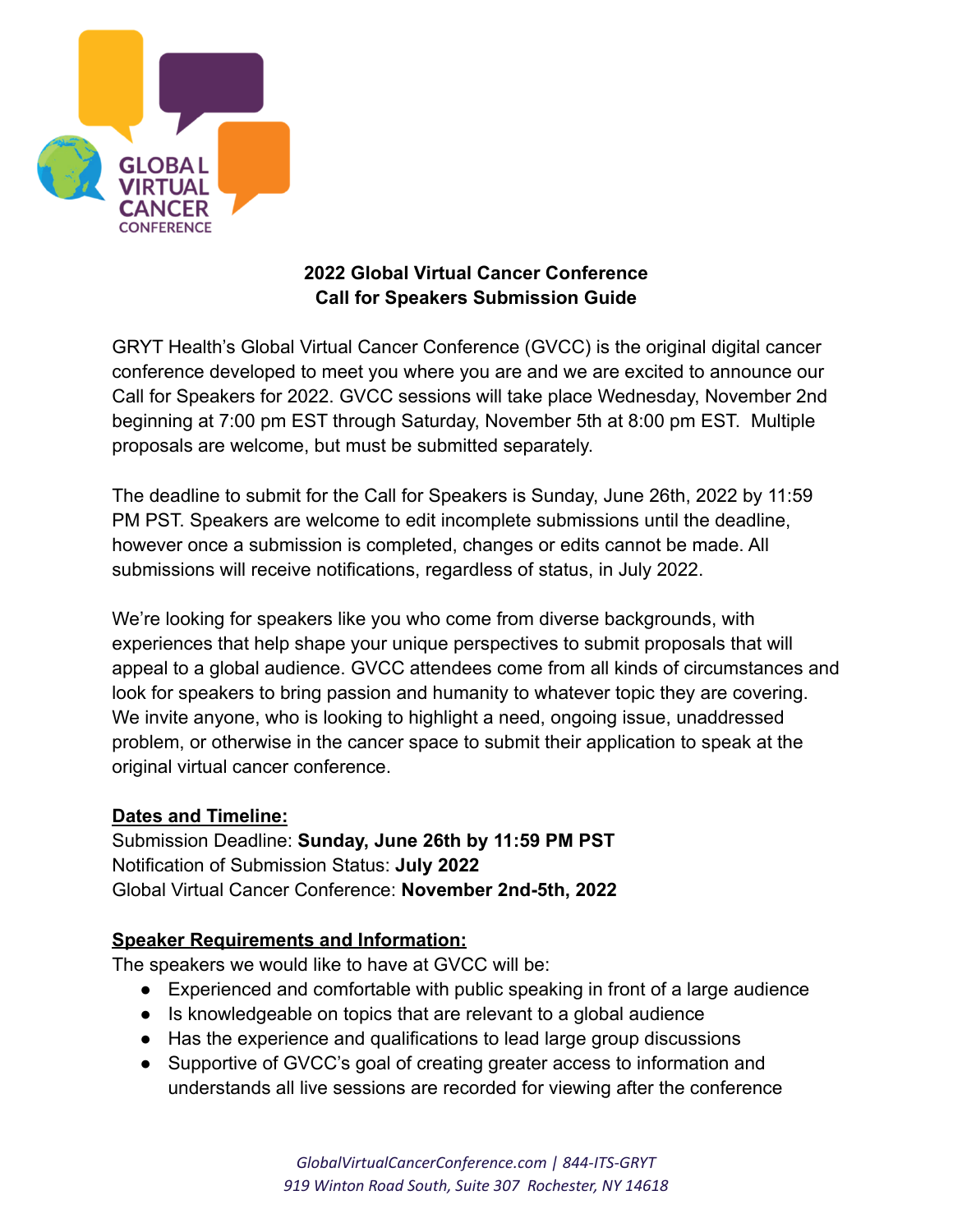

• Interested and willing to promote GVCC leading up to and during the event

At GRYT Health, we believe that lived experience is a crucial consideration when reviewing speaker submissions and we are dedicated to highlighting the voices of those underrepresented in cancer care. We encourage Black, Indiginous, People of Color, LGB, Transgender, and Disabled speakers to submit proposals.

If and when submitting proposals on behalf of another speaker or for a co-presenter/panelist, please specify this in the submission and only provide speaker information if the individual has confirmed their availability to participate.

### **Session Format:**

- **Webinar Sessions** are 50-minutes to 1 hour long and feature one or more speakers giving a presentation on a specific topic. For our webinars, we ask that powerpoint slides are limited and the information presented is applicable to the lives of GVCC attendees.
- **Interactive Meeting Sessions** are 50 or 90-minutes long and feature one or more facilitators leading an activity and/or a group discussion on a specific topic. This is a space where we would like to foster community building and conversational connection with peers.

#### **Proposal Requirements:**

#### **Session format**

- Webinar
- Interactive/Discussion

#### **Any specific zoom capabilities during the session**

● E.g. Polls, whiteboard, Breakout rooms, etc.

### **Session Title**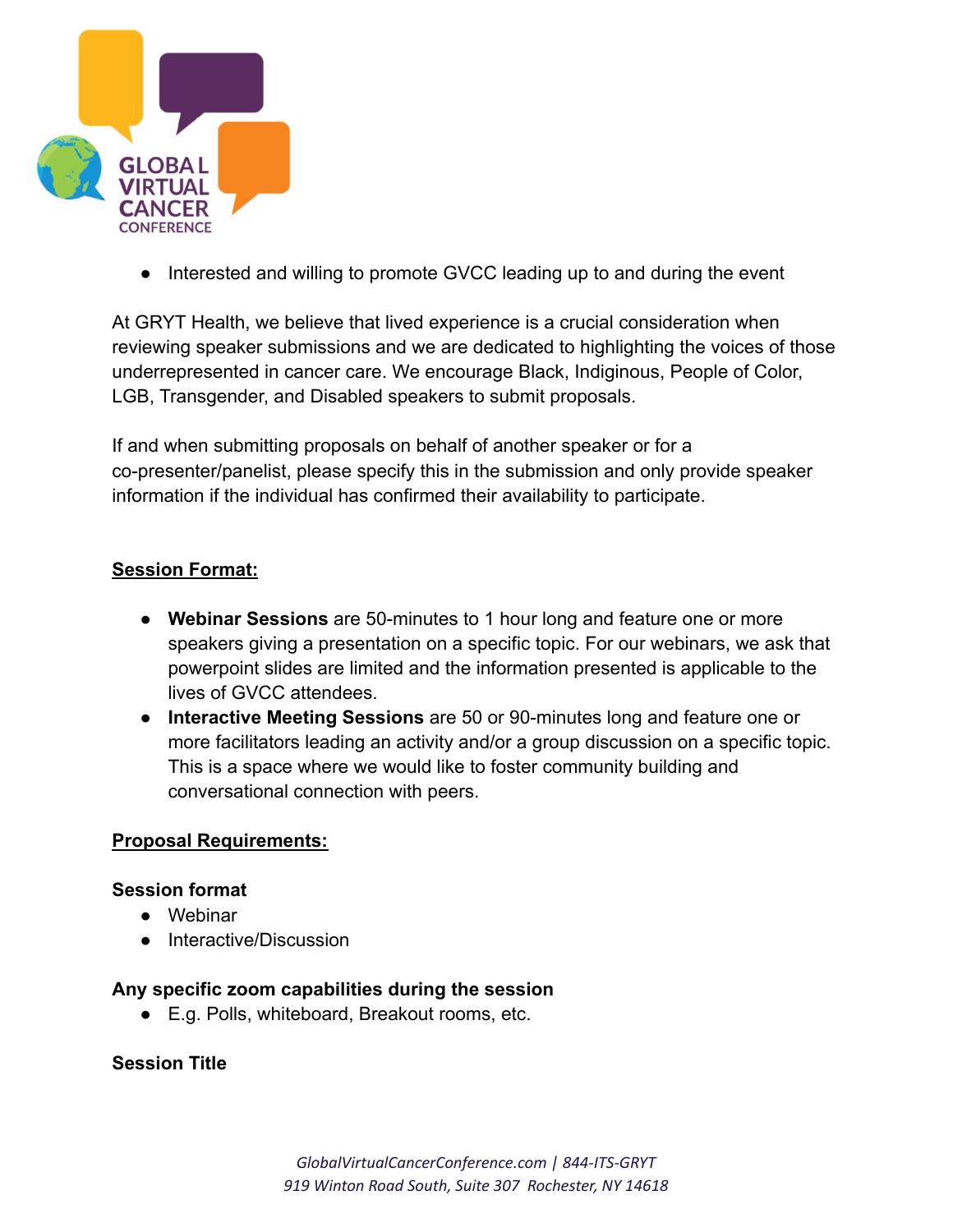

## **Session Description**

● 2-3 sentence description of your proposed session, for inclusion in the conference agenda and marketing materials.

## **Session Objectives**

- What do you hope to achieve through your session?
- What will attendees of your session gain from participating?
- How do you want attendees to *feel* after leaving your session?

### **Summary of Session**

- A detailed summary of your proposed session, including an overview of the content and how the information will be presented.
- Explain any interactive elements of your presentation or how you would conduct a discussion session.

## **Conference Tracks and Target Audiences:**

The topics we are specifically interesting in seeing this year will be geared toward the following audiences and conference tracks:

- 1. Patients and Survivors (newly-diagnosed, in active treatment, post-treatment, and metastatic/chronic)
- 2. Caregivers and Supportive Loved Ones
- 3. Early Detection and Prevention (anyone and everyone looking to be more informed including those who have never been impacted by cancer)
- 4. Cancer Care Professionals (Medical, Non-Profit, and Advocacy)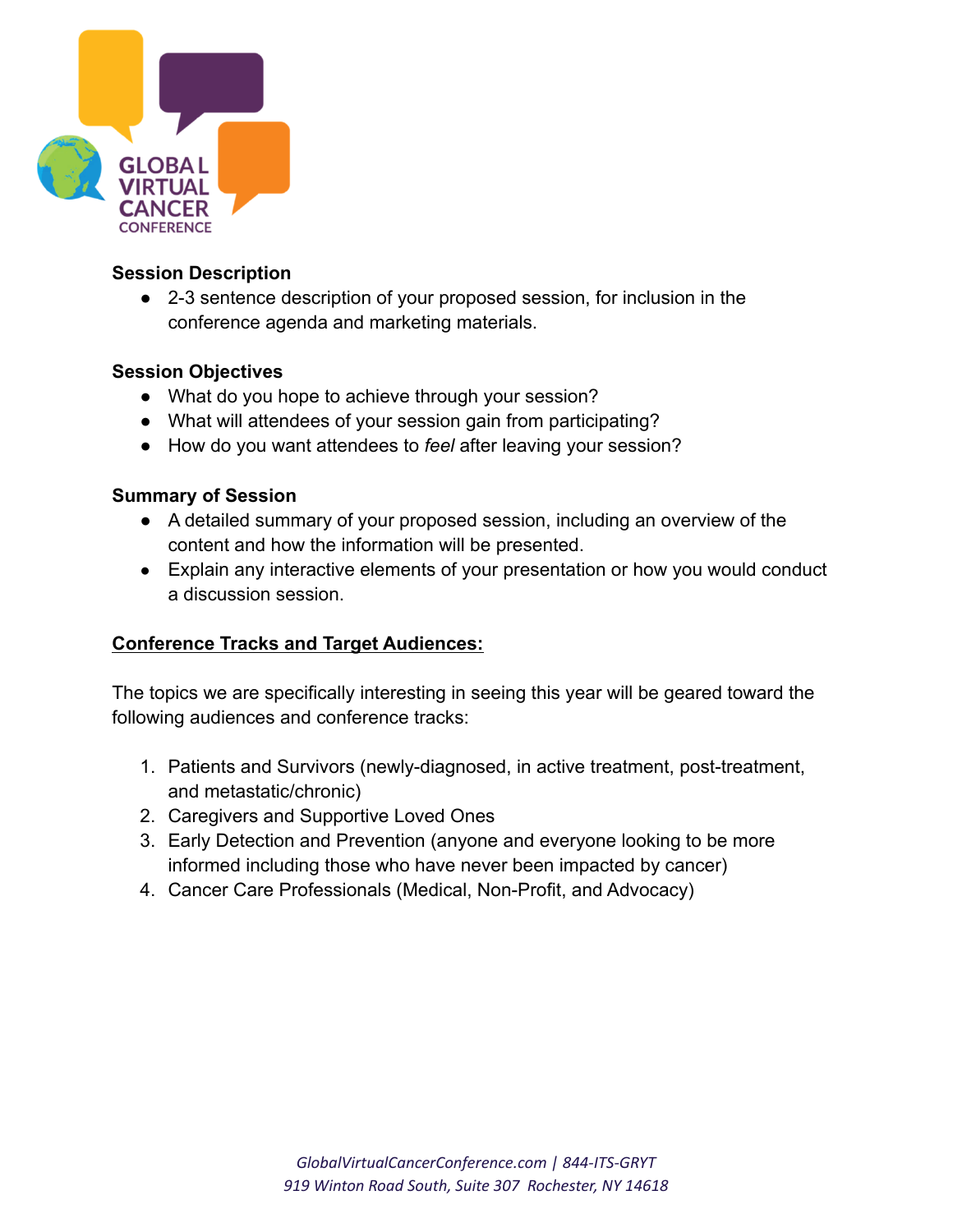

# **Example of GVCC Layout and Topics of Interest:**

| Day 1 - Wednesday, November 2nd                                        |                                      |                                                                                                                                      |  |  |
|------------------------------------------------------------------------|--------------------------------------|--------------------------------------------------------------------------------------------------------------------------------------|--|--|
| <b>Breakout Session 1</b><br>8:05-8:55 PM EST<br>Meeting (interactive) | <b>Patients</b><br><b>Survivors</b>  | <b>Finding Connection and Support</b>                                                                                                |  |  |
|                                                                        | Caregivers<br>Supportive loved ones  | <b>Finding My Caregiver Community</b>                                                                                                |  |  |
|                                                                        | <b>Early Detection</b><br>Prevention | Self-Advocacy<br>Advocating for yourself as a patient.<br>$\bullet$<br>Tools that support the empowerment<br>of the patient.         |  |  |
| <b>Breakout Session 2</b>                                              | All Audiences                        | Large group social activity                                                                                                          |  |  |
| 9:10-10:00 PM EST                                                      |                                      |                                                                                                                                      |  |  |
| Meeting (interactive)                                                  |                                      |                                                                                                                                      |  |  |
| Day 2 - Thursday, November 3rd                                         |                                      |                                                                                                                                      |  |  |
| <b>Breakout Session 3</b><br>7:00-7:50 PM EST                          | <b>Patients</b><br><b>Survivors</b>  | <b>Understanding your Treatment Options</b><br>clinical trials, Immunotherapy,<br>CAR-T                                              |  |  |
| Webinar                                                                | Caregivers<br>Supportive loved ones  | <b>Caring for the Caregiver</b>                                                                                                      |  |  |
|                                                                        | <b>Early Detection</b><br>Prevention | Will I have cancer? How genetic testing<br>can give you a peek into your future                                                      |  |  |
| <b>Breakout Session 4</b><br>8:05-8:55 PM EST<br>Meeting (Interactive) | <b>Patients</b><br><b>Survivors</b>  | <b>Sex and Intimacy</b>                                                                                                              |  |  |
|                                                                        | Caregivers<br>Supportive loved ones  | Keeping up with it all<br>Space to talk about tools that help<br>with balancing work, school, family,<br>and a loved one's diagnosis |  |  |
|                                                                        | <b>Early Detection</b><br>Prevention | Check yourself! Becoming familiar with<br>your body and knowing how to identify<br>changes                                           |  |  |
| <b>Breakout Session 5</b>                                              | All Audiences                        | Large group social activity                                                                                                          |  |  |

*GlobalVirtualCancerConference.com | 844-ITS-GRYT 919 Winton Road South, Suite 307 Rochester, NY 14618*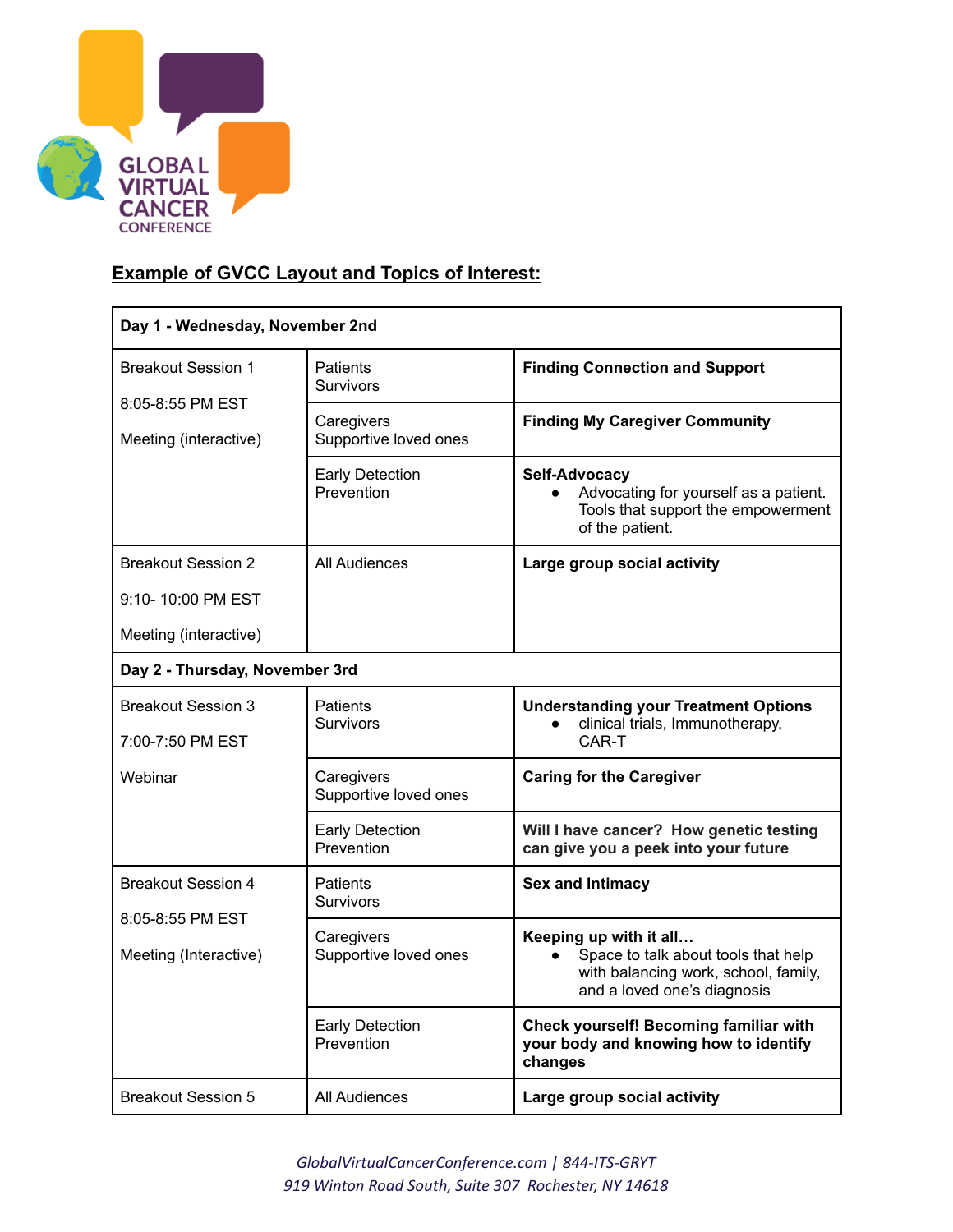

| 9:10-10:00 PM EST                                          |                                      |                                                                                                                                                     |  |  |
|------------------------------------------------------------|--------------------------------------|-----------------------------------------------------------------------------------------------------------------------------------------------------|--|--|
| Meeting (Interactive)                                      |                                      |                                                                                                                                                     |  |  |
| Day 3 - Friday, November 4th                               |                                      |                                                                                                                                                     |  |  |
| <b>Breakout Session 6</b>                                  | <b>Patients</b><br><b>Survivors</b>  | <b>Genetics Don't Lie: Genetic testing vs</b><br>genome testing vs biomarker testing                                                                |  |  |
| 7:00-7:50 PM EST<br>Webinar                                | Caregivers<br>Supportive loved ones  | <b>Coping through Grief and Loss</b>                                                                                                                |  |  |
|                                                            | <b>Early Detection</b><br>Prevention | <b>Managing Health Anxiety</b><br>When health anxiety and cancer<br>doomscrolling collide                                                           |  |  |
| <b>Breakout Session 7</b><br>8:05-8:55 PM EST              | <b>Patients</b><br><b>Survivors</b>  | <b>Managing the Side Effects of Treatment</b><br>neuropathy, GI issues, chemo brain,<br>and fatigue would be at the top of<br>the list              |  |  |
| Meeting (interactive)                                      | Caregivers<br>Supportive loved ones  | I don't know what to say<br>Empathy vs Sympathy: Showing up<br>for my loved one going through<br>cancer in a way that is helpful and<br>not harmful |  |  |
|                                                            | <b>Early Detection</b><br>Prevention | <b>Exploring research in</b><br>prevention/screenings and new<br>technologies in the field                                                          |  |  |
| <b>Breakout Session 8</b>                                  | All Audiences                        | Large group social activity                                                                                                                         |  |  |
| 9:10-10:00 PM EST                                          |                                      |                                                                                                                                                     |  |  |
| Meeting (Interactive)                                      |                                      |                                                                                                                                                     |  |  |
| Day 4 - Saturday, November 5th - Cancer Care Professionals |                                      |                                                                                                                                                     |  |  |
| <b>Breakout Session 9</b>                                  | Webinar                              | <b>Keynote Panel</b>                                                                                                                                |  |  |
| 1:00 - 2:00 PM EST                                         |                                      |                                                                                                                                                     |  |  |
| <b>Breakout Session 10</b><br>2:10 - 3:40 PM EST           | Meeting (interactive)                | <b>DEI From Rhetoric to Action: Past the</b><br><b>Performance Model</b>                                                                            |  |  |

*GlobalVirtualCancerConference.com | 844-ITS-GRYT 919 Winton Road South, Suite 307 Rochester, NY 14618*